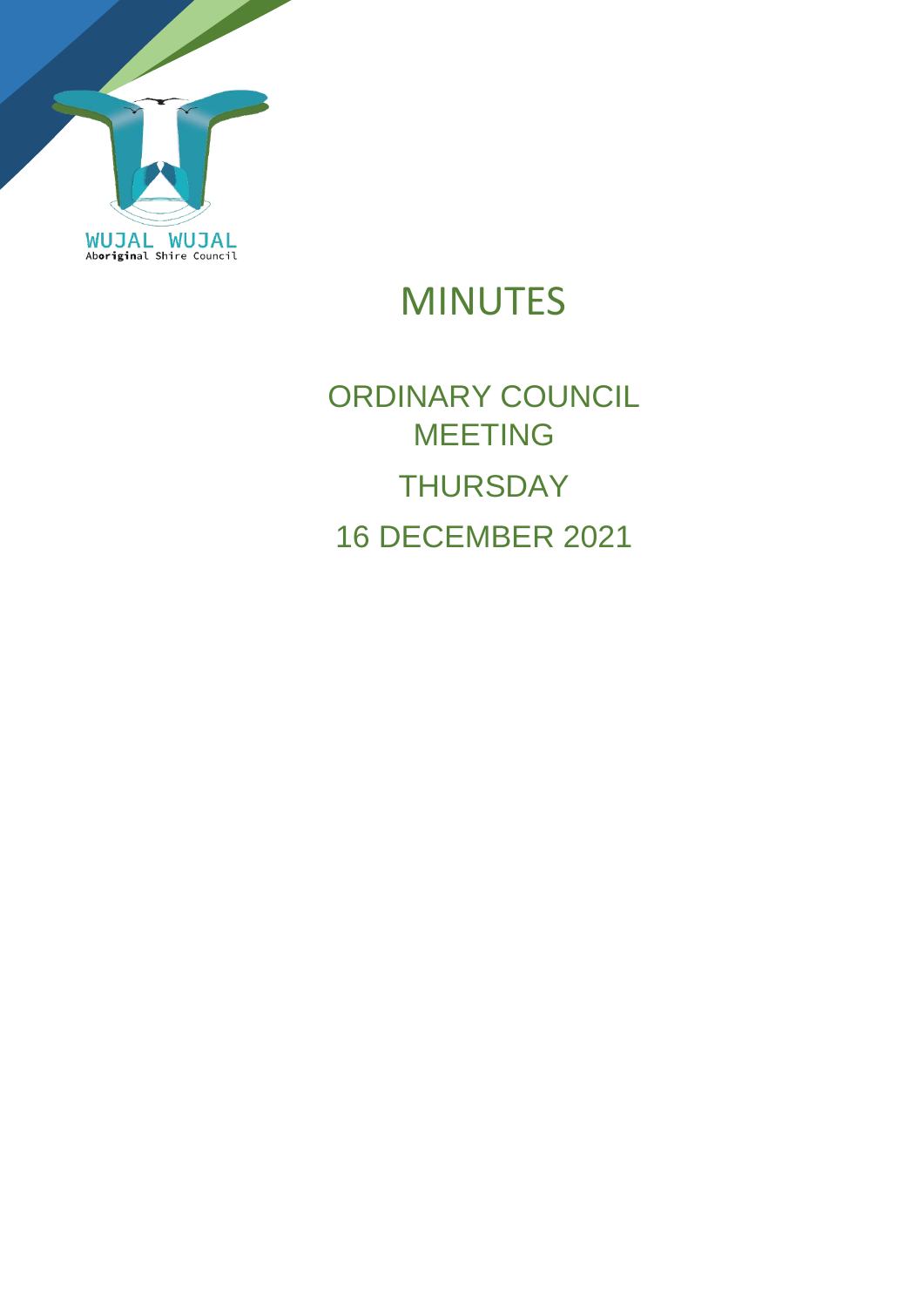

WWASC COUNCILLORS

Councillor Bradley Creek, Mayor Councillor Vincent Tayley, Deputy Mayor Councillor Robert Bloomfield Councillor Regan Kulka Councillor Vanessa Tayley

WWASC holds their Ordinary Council Meetings On the third Thursday of the Month Beginning at 9:00am The attendance of all councillors is requested.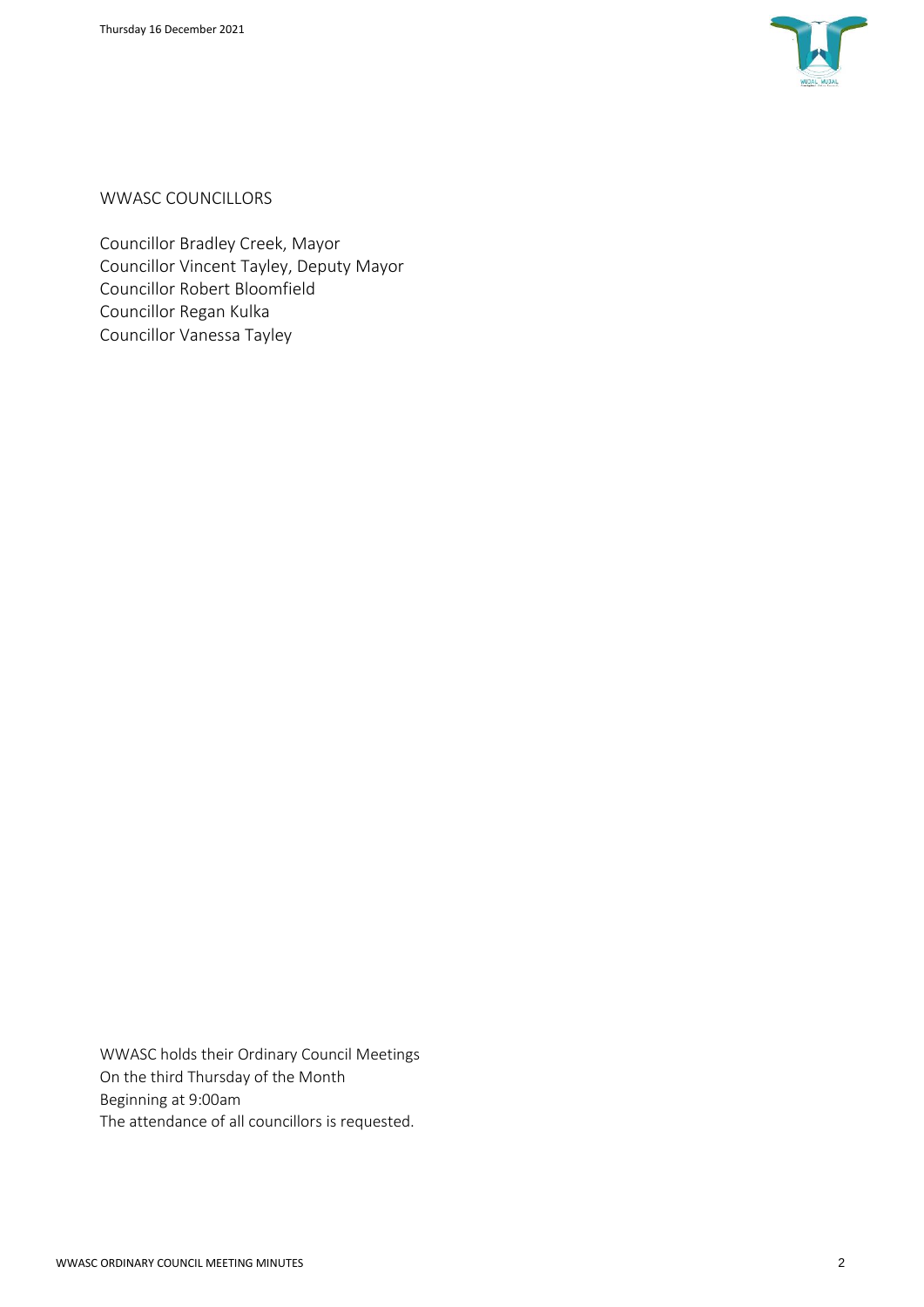## ORDER OF BUSINESS



## 1 WELCOME / MEETING OPENED

9.11am

#### 2 ATTENDANCE / APOLOGIES

Mayor Bradley Creek Deputy Mayor Vincent Tayley Cr Vanessa Tayley Cr Robert Bloomfield Cr Reagan Kulka Steve Wilton Keziah Bin Sali

APOLOGIES Victor Mills

3 CONDOLENCES Schrieber/Mossman family – Yarrabah Ambrym family – Yarrabah Mcgreen family – Hopevale

> CONGRATULATIONS Storm and Shakaya new born baby Ronnie Darkan baby girl Jeffrey Baird and Mona Baird newly weds Keziah Bin Sali finished with Council Tuesday

## 4 COUNCILLOR OBLIGATIONS/DECLARATION OF INTERESTS

Mayor Creek invited those present to use this opportunity to make public any Material Personal Interests and/or Conflicts of Interest (real or perceived) in respect of items in the Agenda.

4.1 Declaration of Prescribed Conflict of Interest (MPI) on any item of business Pursuant to Section 175C of the Local Government Act 2009, no declarations of material personal interests were made during this meeting.

4.2 Declaration of Declarable Conflict of Interest on any item of business Pursuant to Section 175E of the Local Government Act 2009, no declarations of conflict of interests were made during this meeting.

4.3 Register of Interests – Councillors must notify changes within 30 days of the change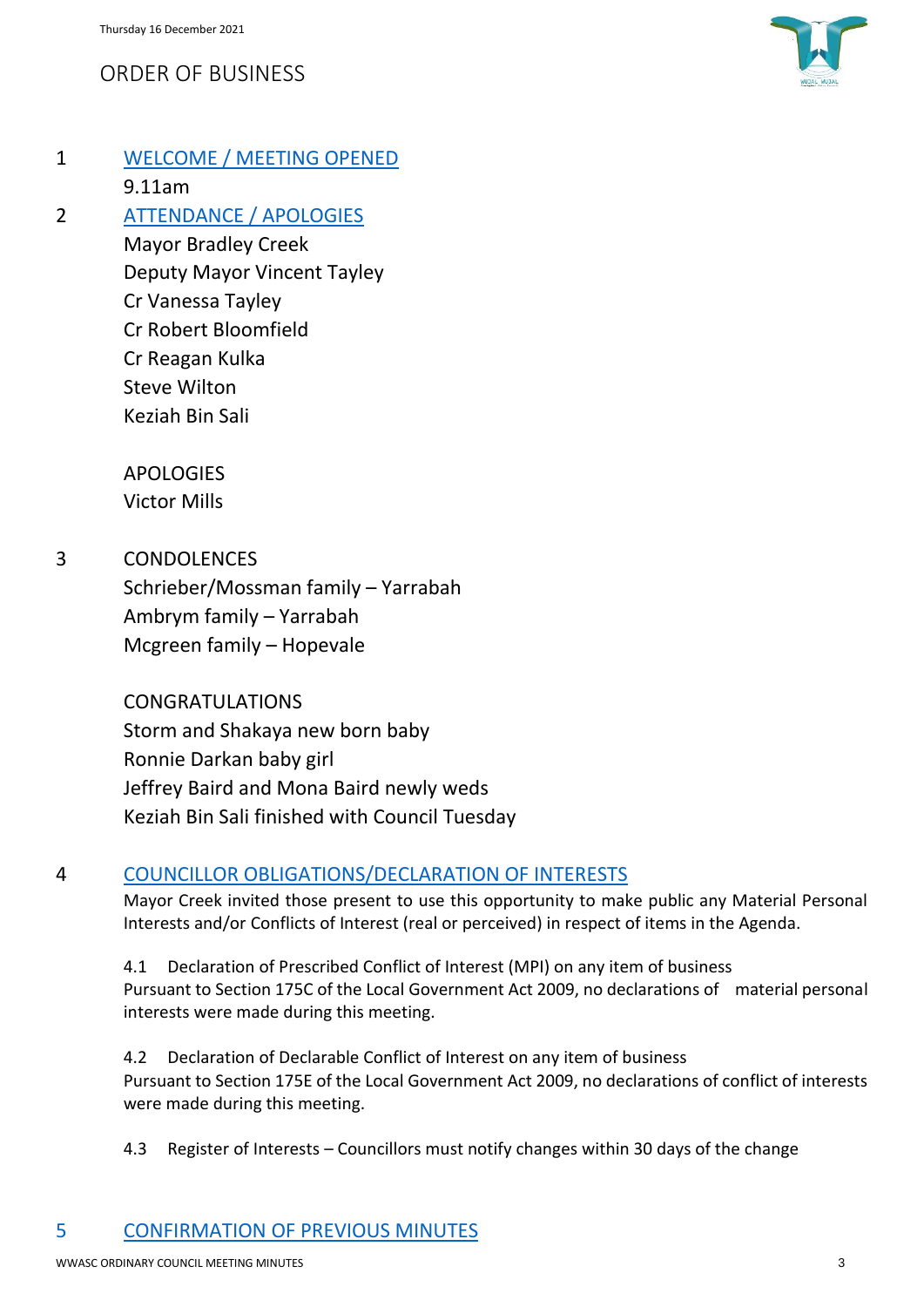

| <b>Resolution:</b> | That the minutes of the Ordinary Council Meeting held 18 November 2021<br>be confirmed. |             |  |
|--------------------|-----------------------------------------------------------------------------------------|-------------|--|
| Moved:             | Cr Vanessa Tayley                                                                       |             |  |
| Seconded:          | Cr Robert Bloomfield                                                                    | Carried 4/4 |  |
| Decision No:       | 0116122021                                                                              |             |  |

## 6 REPORTS

## 6.1 Mayor's Report

| <b>Resolution:</b> | That Council endorses the Mayor's monthly report for December 2021 |             |  |
|--------------------|--------------------------------------------------------------------|-------------|--|
| Moved:             | Cr Bradley Creek                                                   |             |  |
| Seconded:          | Cr Vincent Tayley                                                  | Carried 5/5 |  |
| Decision No:       | 0216122021                                                         |             |  |

## 6.2 Chief Executive Officer's Report

| <b>Resolution:</b> | That Council approve Material Change of Use for Nature Based Tourism being an<br>Eco-Village which involves the provision of 'Eco Tents' along with ancillary<br>infrastructure including meals area and an Ablutions Building (inc. Toilets) on Lot<br>115SP263792 and part of lot 34SP279562. |             |  |
|--------------------|-------------------------------------------------------------------------------------------------------------------------------------------------------------------------------------------------------------------------------------------------------------------------------------------------|-------------|--|
| Moved:             | Cr Regan Kulka                                                                                                                                                                                                                                                                                  |             |  |
| Seconded:          | Cr Robert Bloomfield                                                                                                                                                                                                                                                                            | Carried 5/5 |  |
| Decision No:       | 0316122021                                                                                                                                                                                                                                                                                      |             |  |

| <b>Resolution:</b> | That Council approve material Change of Use for Community Care Centre (Badja<br>Badja Bayan Youth Centre) located at 21A & B Hartwig Street Wujal Wujal<br>21SP263792. |             |  |
|--------------------|------------------------------------------------------------------------------------------------------------------------------------------------------------------------|-------------|--|
| Moved:             | Cr Robert Bloomfield                                                                                                                                                   |             |  |
| Seconded:          | Cr Vincent Tayley                                                                                                                                                      | Carried 5/5 |  |
| Decision No:       | 0416122021                                                                                                                                                             |             |  |

| <b>Resolution:</b> | That Council <b>Adopt</b> the Draft Project Proposals to Council Policy |             |  |
|--------------------|-------------------------------------------------------------------------|-------------|--|
| Moved:             | Cr Vanessa Tayley                                                       |             |  |
| Seconded:          | Cr Regan Kulka                                                          | Carried 5/5 |  |
| Decision No:       | 0516122021                                                              |             |  |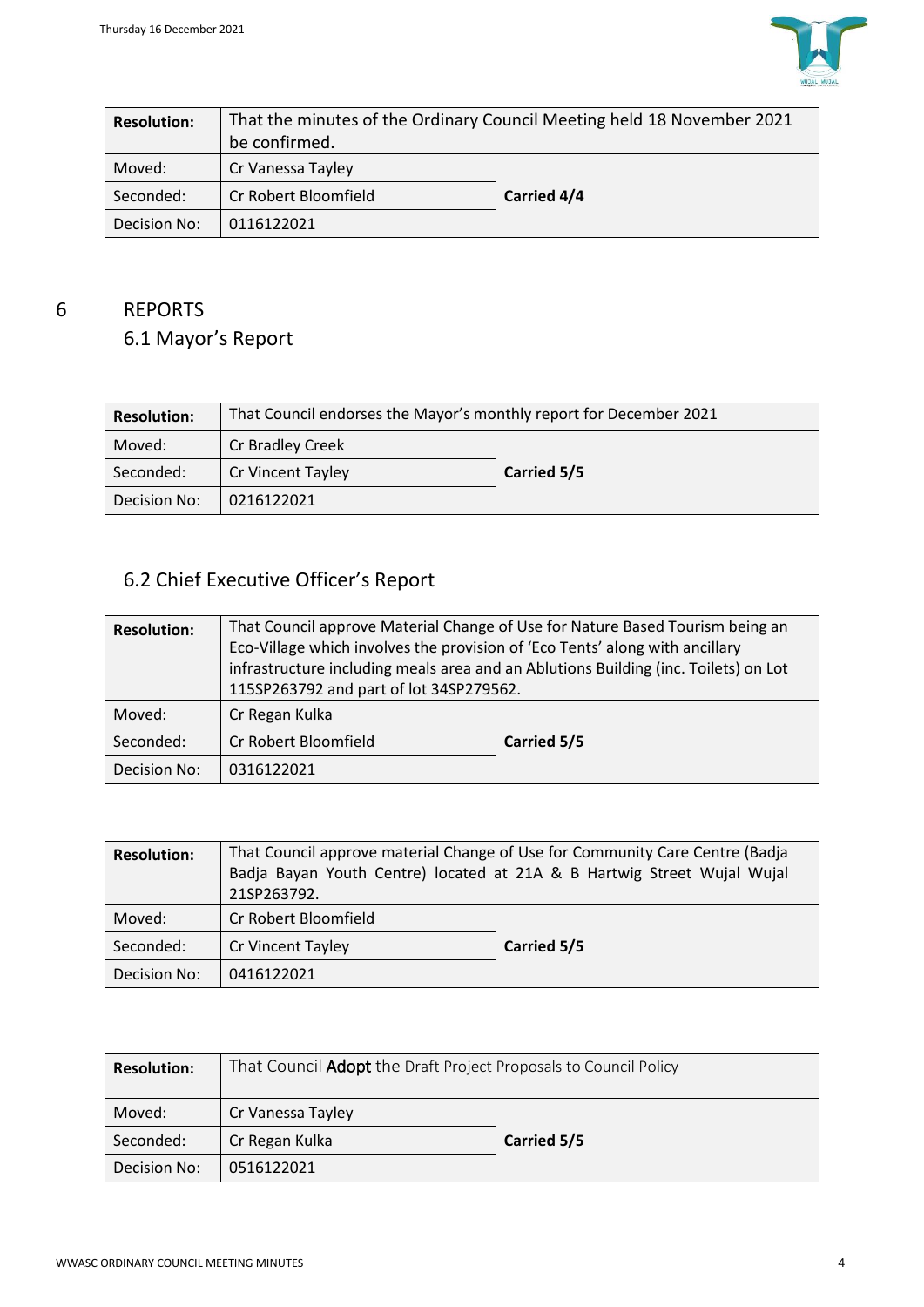

| <b>Resolution:</b> | That Council endorses the CEO's monthly report for December 2021 |             |  |
|--------------------|------------------------------------------------------------------|-------------|--|
| Moved:             | Cr Vincent Tayley                                                |             |  |
| Seconded:          | Cr Regan Kulka                                                   | Carried 5/5 |  |
| Decision No:       | 0616122021                                                       |             |  |

10.47am Cr Kulka excused to attend Health Clinic and left the meeting Break 10.47am Restart 11.03am

## 6.4 Director of Finance and Corporate Services Report

| <b>Resolution:</b> | That Council endorses the DF&CS monthly report for December 2021 |             |  |
|--------------------|------------------------------------------------------------------|-------------|--|
| Moved:             | <b>Cr Vincent Tayley</b>                                         |             |  |
| Seconded:          | Cr Vanessa Tayley                                                | Carried 4/4 |  |
| Decision No:       | 0716122021                                                       |             |  |

## 6.5 Director of Works and Building Services Report

| <b>Resolution:</b> | That Council endorses the DW&BS monthly report for December 2021 |             |  |
|--------------------|------------------------------------------------------------------|-------------|--|
| Moved:             | Cr Bradley Creek                                                 |             |  |
| Seconded:          | Cr Robert Bloomfield                                             | Carried 4/4 |  |
| Decision No:       | 0816122021                                                       |             |  |

## 7 CLOSED SESSION

Nil

## 8 GENERAL BUSINESS/LATE ITEMS

|                            | <b>Item</b>                                                                                                                                      | Response             |
|----------------------------|--------------------------------------------------------------------------------------------------------------------------------------------------|----------------------|
| <b>Mayor Bradley Creek</b> | Nil - on leave to 10/01/2022                                                                                                                     |                      |
| Cr. Vincent Tayley         | Worked with Volt Advisory on<br>Micro-Grid research<br>Iron from demolition of Bobby<br>Ball old house needs to be<br>cleaned up before flooding | Will be attended to. |